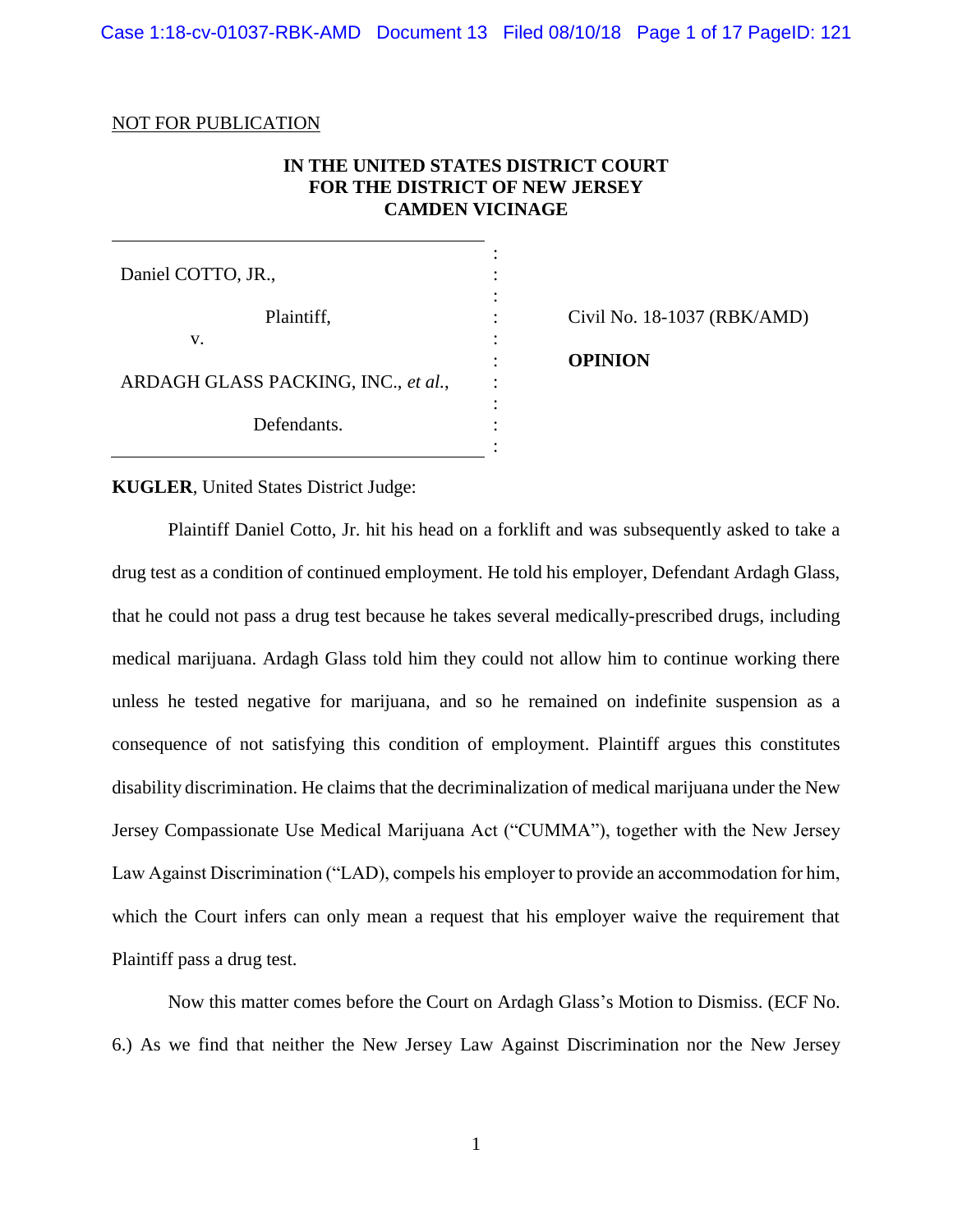Compassionate Use Medical Marijuana Act require an employer to waive a drug test as a condition of employment for federally-prohibited substance, Defendant's Motion to Dismiss is **GRANTED**.

## **I. BACKGROUND**

Daniel Cotto, Jr., a New Jersey resident, began working as a forklift operator at Ardagh Glass, a Delaware corporation whose principal place of business is in the State of Indiana, on February 8, 2011. Because of a neck and back injury in 2007, Plaintiff was prescribed drugs for pain management including Percocet, Gabapentin, and—as relevant to this litigation—marijuana. (Compl. at 2.), Plaintiff states that at the time of his hiring, he informed Ardagh Glass about his use of these medications and presented medical documentation showing that it was safe for him to take these medications. (*Id.* at  $\P$ [ $7-8$ .)

It came to pass that on November 1, 2016, Plaintiff injured himself by hitting his head on the roof of a forklift. (*Id.* at ¶ 9.) His supervisor told him to take a break in the breakroom, and Plaintiff was subsequently instructed to visit Premier Orthopedics in Vineland, New Jersey, for examination. (*Id.* at  $\P$  11.) At Premier Orthopedics, a doctor placed Plaintiff on "light duty" work, with a follow-up appointment set for December 8, 2016. (*Id.* at ¶ 13.) But an Ardagh Glass safety employee also told him that "he was required to pass a breathalyzer and urine test in order to return to work." (*Id.*) Plaintiff explained that he was taking prescription medications, which the safety employee told him would not be a problem. (*Id.* at ¶ 15.) He was also told that there would be no work available to him given his "light duty" restrictions. (*Id.* at ¶ 16.) Other employees with similar restrictions were permitted to perform light-duty work. (*Id.* at ¶ 17.)

On December 1, 2016, Plaintiff received a phone call from an Ardagh Glass employee, "Bryan"—last name unpleaded—who told him that he could no longer work at Ardagh Glass because he could not operate machinery while on narcotics. (*Id.* at ¶ 18.) Plaintiff objected: he had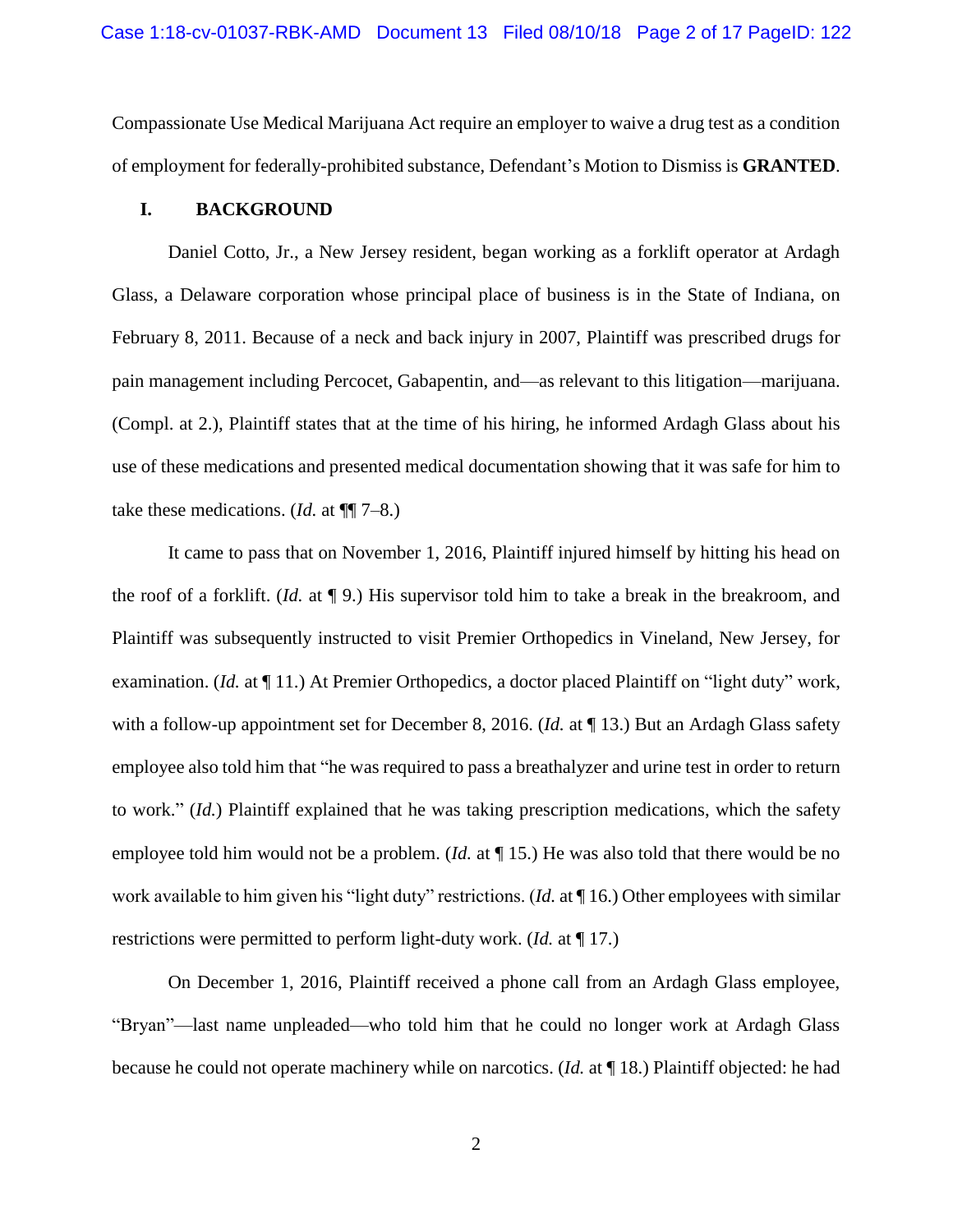told Ardagh Glass when he was hired about his prescription medications and his doctor had given him a note stating that he could operate machinery while on these drugs. (*Id.* at  $\P$  19–20.) Bryan told Plaintiff that Ardagh Glass was not concerned about the Percocet—rather, it was concerned about Plaintiff's use of marijuana. But Ardagh Glass's representative stated that that he would discuss the matter with legal counsel and that he would get back to Plaintiff about it. (*Id.* at ¶ 21.)

The next day Ardagh Glass held a meeting between Plaintiff, Bryan, and "a human resources representative named Jim." (*Id.* at ¶ 23.) Ardagh Glass's representatives asked Plaintiff whether he could work without taking his medications; Plaintiff responded that he could "wean off of the Percocet." (*Id.* at ¶ 24.) But even when told that the "problem" was the medical marijuana and that "corporate wants you fired," Plaintiff demurred, and presented his medical marijuana card and doctor's prescription. (*Id.* at ¶¶ 23–27.) As before, Ardagh Glass representatives told Plaintiff they would look into the matter to see what they could do. (*Id.* at ¶ 28.)

Plaintiff does not plead that he was fired: rather, he appears to be on "indefinite suspension" (*Id.* at ¶ 36) as a result of this episode. Whatever the precise nature of his employment status, Plaintiff maintains he has not been permitted to return to work until he passes a drug test. (*Id.* at ¶ 29.) He argues this constitutes discrimination. Plaintiff's doctor stated Plaintiff had some lifting restrictions because of his medical condition—the complaint does not specify if this medical condition is related to past injuries, the forklift injury, or both—and that he is therefore disabled within the meaning of the New Jersey Law Against Discrimination ("LAD"), N.J. Stat. Ann. § 10:5-12 *et seq.* (*Id.* at ¶¶ 31, 33.) Plaintiff avers he is still capable of performing all the essential functions of his job as a forklift operator despite his disability. (*Id.* at ¶ 32.) He simply seeks a "reasonable accommodation," which the Court infers to be a request that his employer waive the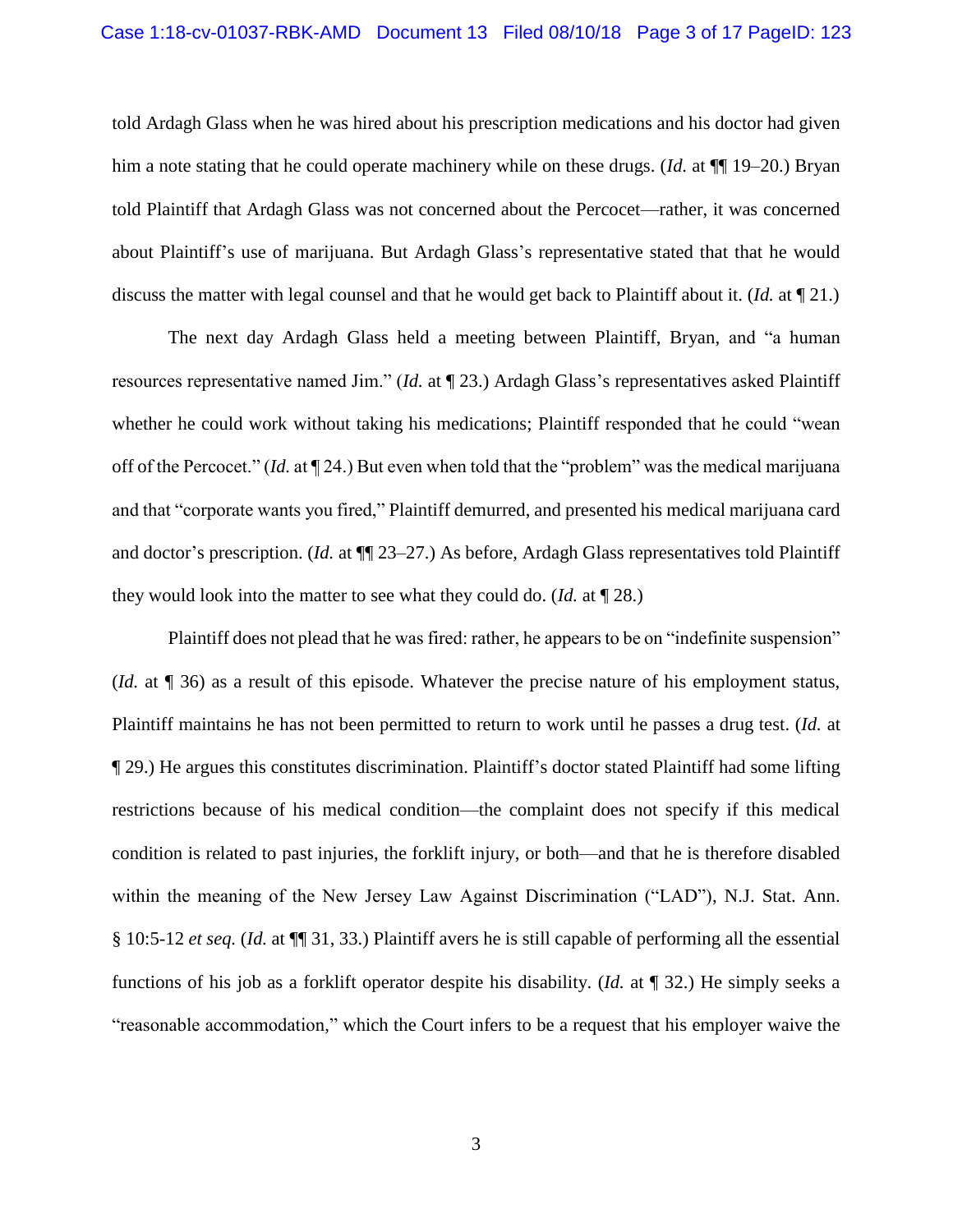requirement that Plaintiff pass a drug test for marijuana, a substance prohibited by federal law. (*Id.*  at  $\P$  37.)

Plaintiff first filed this complaint in the Superior Court of New Jersey, Cumberland County, asserting claims of disability discrimination, the "perception of disability discrimination," a failure to accommodate, retaliation, and a request for equitable relief including costs and reinstatement. (Compl. at 6–10.) Ardagh Glass then removed this case by invoking this Court's diversity jurisdiction under 28 U.S.C. § 1332, and has now moved to dismiss the complaint in its entirety for failure to state a claim upon which relief can be granted.

## **II. THE 12(b)(6) STANDARD**

When considering a motion to dismiss a complaint for failure to state a claim under Fed. R. Civ. P. 12(b)(6), the Court must accept all well-pleaded allegations in the complaint as true and view them in the light most favorable to the non-moving party. A motion to dismiss may be granted only if the plaintiff has failed to set forth fair notice of what the claim is and the grounds upon which it rests that make such a claim plausible on its face. *Bell Atlantic Corp. v. Twombly*, 550 U.S. 544 (2007). Although Rule 8 does not require "detailed factual allegations," it requires "more than an unadorned, the-defendant-unlawfully-harmed-me accusation." *Ashcroft v. Iqbal*, 556 U.S. 662, 678 (2009) (citing *Twombly*, 550 U.S. at 555).

In reviewing the sufficiency of a complaint, this Court must "tak[e] note of the elements [the] plaintiff must plead to state a claim. Second, it should identify allegations that, because they are no more than conclusions, are not entitled to the assumption of truth. Finally, [w]hen there are well-pleaded factual allegations, [the] court should assume their veracity and then determine whether they plausibly give rise to an entitlement to relief." *Connelly v. Lane Const. Corp.*, 809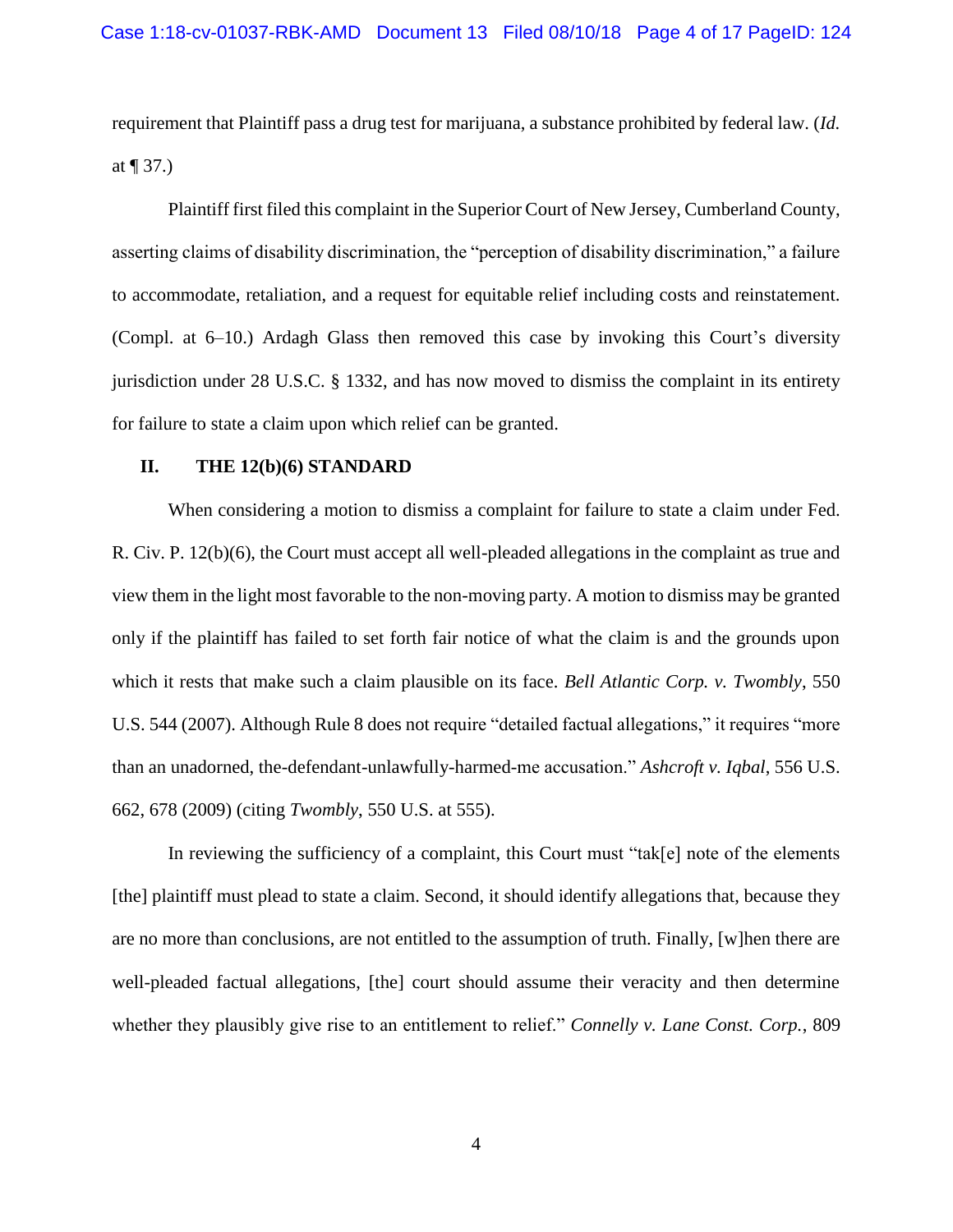F.3d 780, 787 (3d Cir. 2016) (alterations in original) (internal citations and quotation marks omitted).

#### **III. JURISDICTION**

This case is properly before the Court under 28 U.S.C. § 1332. The parties are diverse— Plaintiff is a New Jersey citizen and Defendant is a Delaware corporation with a principal place of business in Indiana. The amount of controversy, inclusive of the potential for punitive damages and attorney's fees, could reasonably exceed \$75,000. *See Bell v. Preferred Life Assur. Soc. Of Montgomery, Ala.*, 320 U.S. 238, 240 (1943) (punitive damages relevant to determining the amount of controversy); N.J. Stat. Ann. § 10:5-27.1 (The LAD awards attorney's fees to a prevailing party).

### **IV. DISCUSSION**

New Jersey is an at-will employment state: an employer may fire an employee for good reason, bad reason, or no reason at all. *See Witkowski v. Thomas J. Lipton, Inc.*, 136 N.J. 385, 396 (1994). But this is subject to some exceptions, including, as relevant here, unlawful discrimination, which is prohibited by the New Jersey Law Against Discrimination ("LAD"). *See Greenwood v. State Police Training Ctr.*, 127 N.J. 500, 512 (1992).

The LAD forbids "any unlawful discrimination against any person because such person is or has been at any time disabled or any unlawful employment practice against such person, unless the nature and extent of the disability reasonably precludes the performance of the particular employment." N.J. Stat. Ann. § 10:5-4.1. In implementing this provision, New Jersey courts have adopted the framework of *McDonnell Douglas Corp. v. Green*, 411 U.S. 792 (1973), as the starting point in actions brought under the LAD. *See Andersen v. Exxon Co., U.S.A.*, 89 N.J. 483, 492 (1982). The "first step" of this burden-shifting framework requires "the plaintiff to bear the burden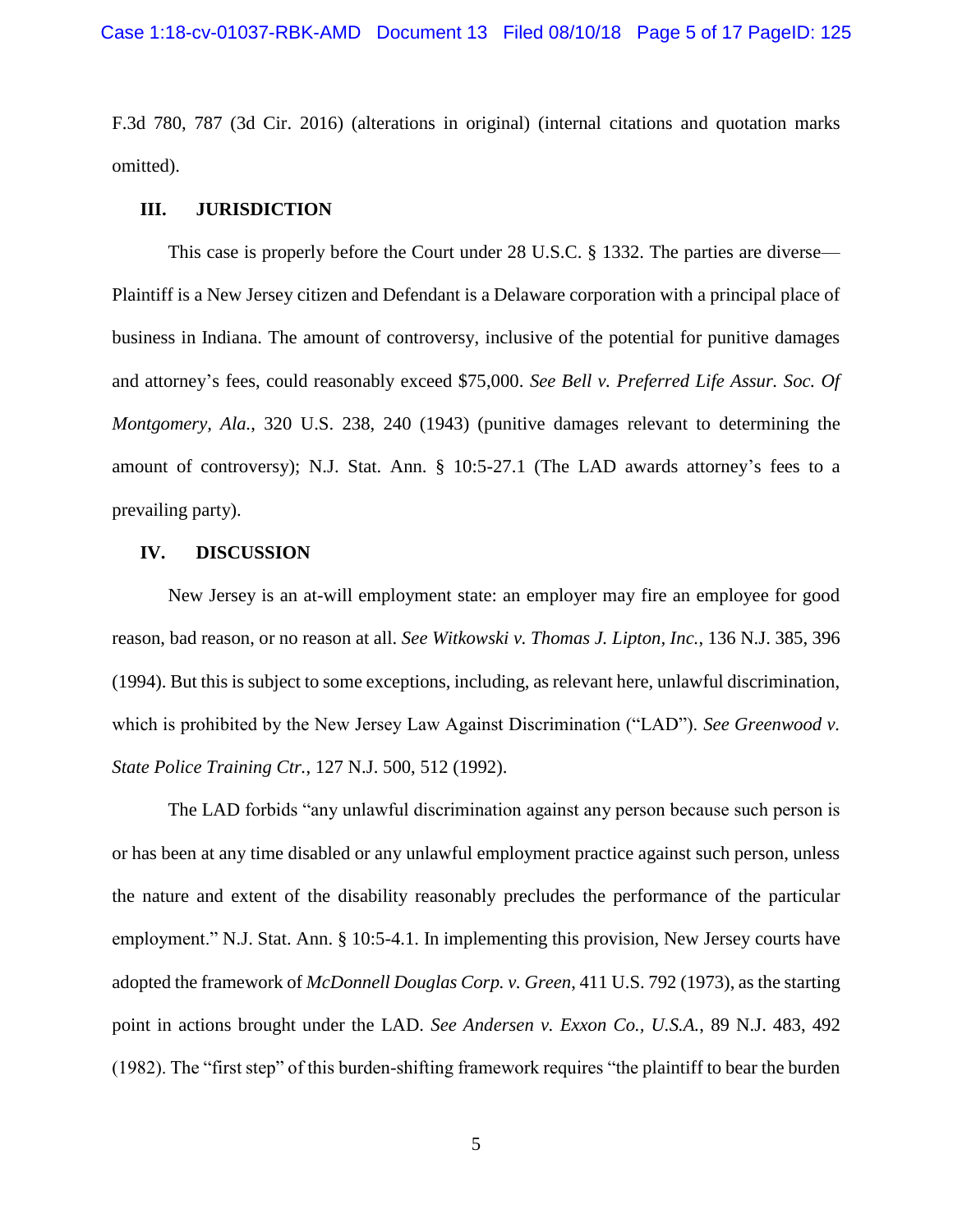of proving the elements of a prima facie case." *Victor v. State*, 203 N.J. 383, 408, 4 A.3d 126, 140 (2010). The prima face case is a "rather modest" burden, *Zive v. Stanley Roberts, Inc.*, 182 N.J. 436, 447 (2005), "but it remains the plaintiff's burden nonetheless." *Victor*, 203 N.J. at 408. Once a plaintiff has established the prima facie case, the burden of proof shifts to the employer who may rebut the presumption of discrimination by providing a legitimate, non-discriminatory reason for the challenged action. *Andersen*, 89 N.J. at 491. After such a rebuttal, the plaintiff may "prove by a preponderance of the evidence that the legitimate nondiscriminatory reason articulated by the defendant was not the true reason for the employment decision but was merely a pretext for discrimination." *Id.* In addition to the pretext theory set forth by *McDonnell Douglas*, a plaintiff may also establish a claim of discrimination under a mixed-motive theory as set forth in *Price Waterhouse v. Hopkins*, 490 U.S. 228 (1989). *See Connelly v. Lane Const. Corp.*, 809 F.3d 780, 787 (3d Cir. 2016) (expounding on the two different modes of discrimination).

When deciding whether to grant a motion to dismiss, the Court must evaluate whether Plaintiff has alleged facts that could sustain a *prima facie* case in discovery. This is not a formalistic inquiry: "at least for purposes of pleading sufficiency, a complaint need not establish a *prima facie* case in order to survive a motion to dismiss." *Connelly*, 809 F.3d at 788. This is because a *prima facie* case is "an evidentiary standard, not a pleading requirement," *Swierkiewicz v. Sorema, N.A.*, 534 U.S. 506, 510 (2002). Rather, a plaintiff with a disability discrimination claim may survive a motion to dismiss if he pleads "sufficient factual allegations to raise a reasonable expectation that discovery will reveal evidence" of the elements of the *prima facie* case. *Connelly*, 809 F.3d at 789.<sup>1</sup>

 $\overline{a}$ 

 $<sup>1</sup>$  These precedents concern federal discrimination law, of course, but New Jersey courts "rely on</sup> the federal courts and their construction for guidance in those circumstances in which our LAD is unclear." *Victor*, 203 N.J. at 398.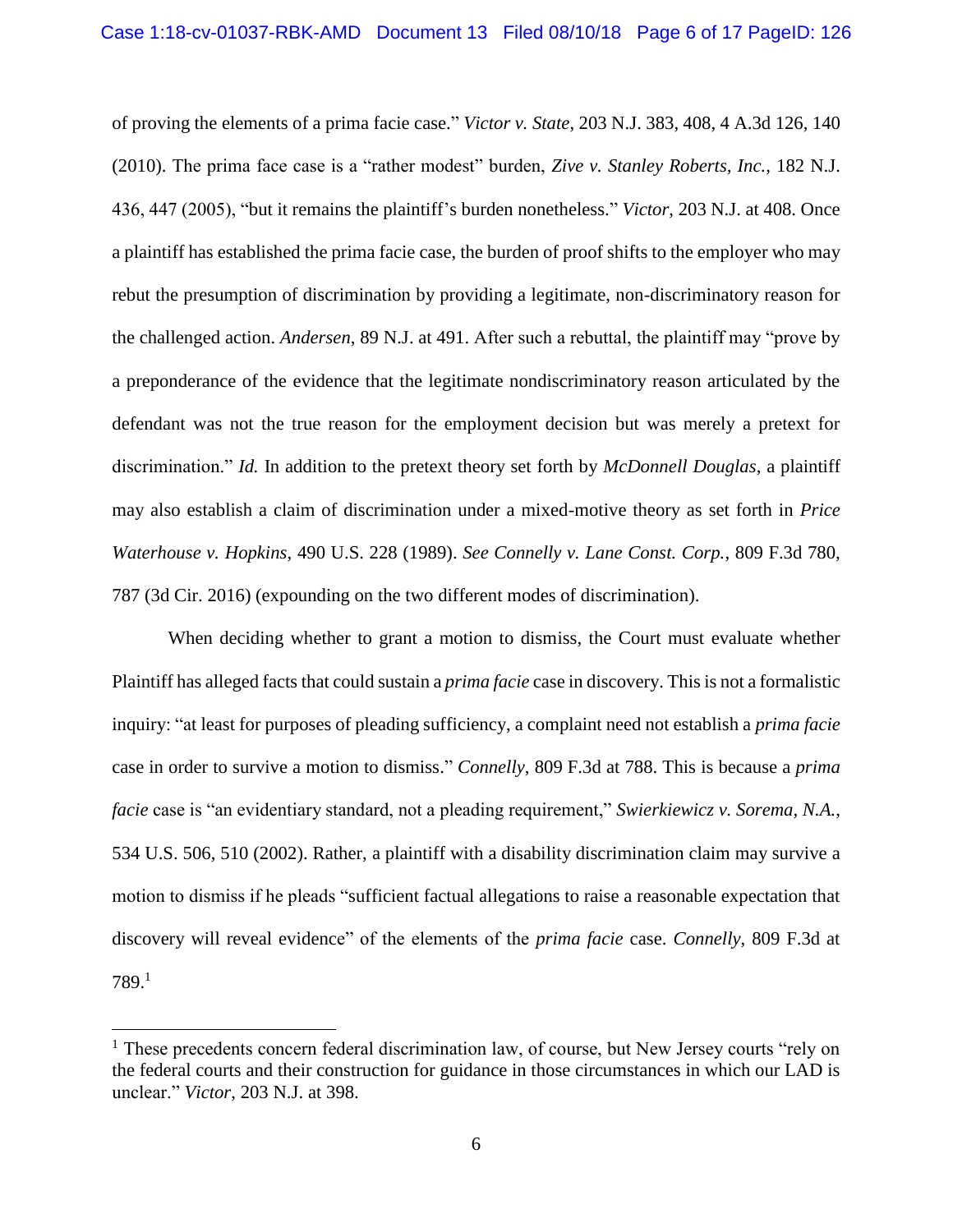"There is no single prima facie case that applies to all employment discrimination claims."

*Andersen*, 89 N.J. at 491. Instead, "the elements of the prima facie case vary depending upon the particular cause of action." *Id.* Plaintiff has identified four theories of discrimination, labeled as follows: "Discrimination Based on Disability Under the LAD" (Count I); "Perception of Disability Discrimination Under the LAD" (Count II); "Failure to Accommodate" (Count III); and "Retaliation under the LAD" (Count IV). Count I and II are properly considered together, as Count II merely provides an alternative definition for a motivation prohibited by the statute; it does not present a separate cause of action. *See Rogers v. Campbell Foundry Co.*, 185 N.J. Super. 109, 112 (App. Div. 1982) ("those perceived as suffering from a particular handicap are as much within the protected class as those who are actually handicapped."); *Poff v. Caro*, 228 N.J. Super. 370, 377 (Law Div. 1987) ("discrimination based on a perception of a handicap is within the protection of the Law Against Discrimination.").

Ardagh Glass has moved to dismiss the complaint in its entirety, focusing its arguments on Plaintiff's contention that his past employer was duty-bound to accommodate his use of medical marijuana. Specifically, Ardagh Glass argues that the New Jersey Compassionate Use Medical Marijuana Act ("CUMMA") does not mandate employer acceptance—or, more particularly, to waive a drug test—of an employee's use of a substance that is illegal under federal law. We take each claim in turn.

### **Discriminatory Discharge**

To withstand a motion to dismiss, a complaint must contain "sufficient factual allegations to raise a reasonable expectation that discovery will reveal evidence" of the elements of a *prima facie* case of discriminatory discharge on the basis of disability. *See Connelly*, 809 F.3d at 789. When a plaintiff alleges he was discriminatorily fired because of a disability, he must prove by a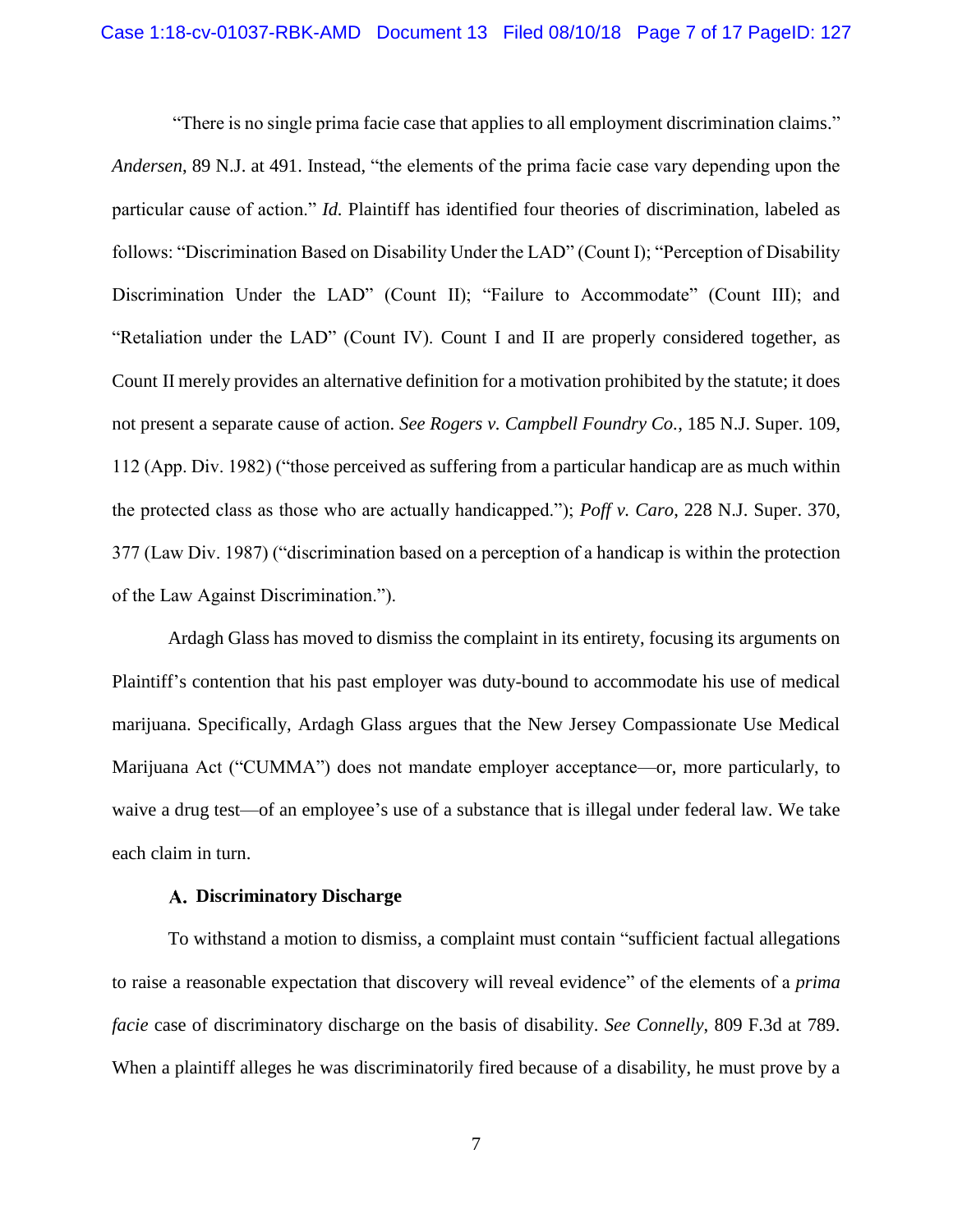### Case 1:18-cv-01037-RBK-AMD Document 13 Filed 08/10/18 Page 8 of 17 PageID: 128

preponderance of the evidence that: (1) he is disabled within the meaning of the LAD; (2) he was performing his job at a level that met his employer's legitimate expectations; (3) he was discharged; and (4) the employer sought someone else to perform the same work after he left. *Grande v. Saint Clare's Health Sys.*, 230 N.J. 1, 18 (2017).

Plaintiff has adequately pleaded that he is disabled under the LAD. The LAD "does not require proof that some major life activity was impaired," *Dicino v. Aetna U.S. Healthcare*, Civ. No. 01-3206 (JBS), 2003 WL 21501818, at \*12 (D.N.J. June 23, 2003) (citing N.J. Stat. Ann. § 10:5-5(q)), and "courts have found a broad array of medical conditions to be handicaps under the LAD." *Tynan v. Vicinage 13 of Superior Court*, 351 N.J. Super. 385, 398 (App. Div. 2002). *See Clowes*, 109 N.J. at 590 (finding that "alcoholism is a protected handicap"); *Viscik v. Fowler Equip. Co.*, 173 N.J. 1, 17 (2002) (obesity); *Jansen v. Food Circus Supermarkets, Inc.*, 110 N.J. 363, 374 (1988) (drug addiction). Plaintiff's back and neck pain, as alleged, readily satisfies the standard for physical disability under the LAD. *See, e.g.*, *Andersen*, 89 N.J. at 493 (finding that "a serious back and spinal ailment that warranted an operation requiring spinal fusion and removal of a lumbar disc" could sustain a finding of a "physical handicap" under the LAD).

We turn to the second element of the *prima facie* case: whether Plaintiff was qualified to perform the essential functions of the job. As the New Jersey Supreme Court has explained, "the import of the [LAD] is that the handicapped should enjoy equal access to employment, subject only to limits that they cannot overcome." *Jansen*, 110 N.J. at 374. "Because of the limits imposed by a handicap, the [LAD] must be applied sensibly with due consideration to the interests of the employer, employee, and the public." *Raspa v. Office of Sheriff of Cty. of Gloucester*, 191 N.J. 323, 336 (2007) (citing *Jansen*, 110 N.J. at 374). The LAD leaves employers "with the right to fire or not to hire employees who are unable to perform the job, whether because they are generally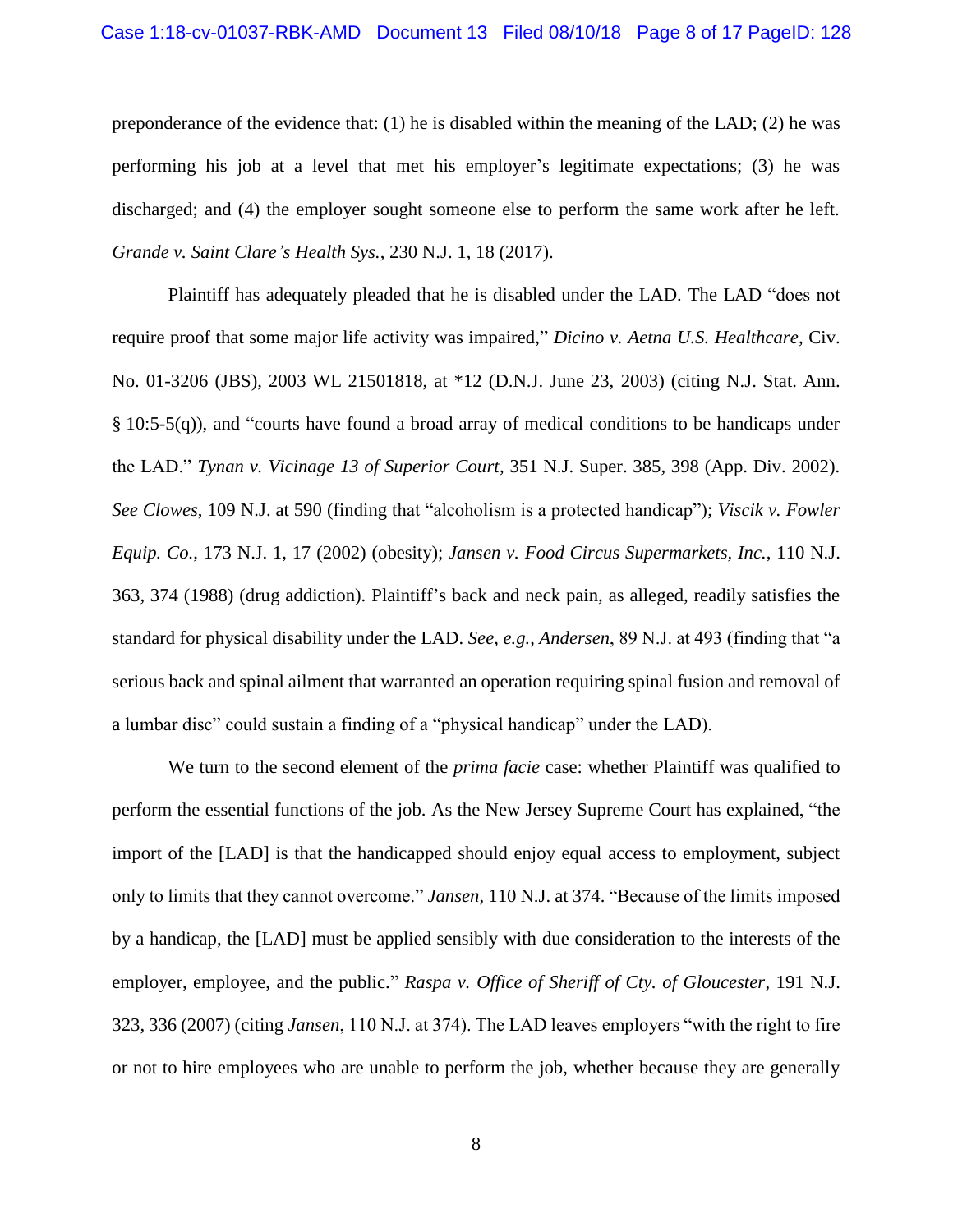unqualified or because they have a handicap that in fact impedes job performance." *Raspa*, 191 N.J. at 336 (internal marks and citations omitted).

As an initial matter, Plaintiff appears to be qualified to work as a forklift operator: he has done so for a period of five years, apparently without issue until the events giving rise to this litigation. But it bears repeating that Plaintiff's complaint does not claim that Ardagh Glass discriminated against him based on his disability as such (i.e., his neck and back pain). Rather, Plaintiff alleges that his employer discriminated against him by refusing to accommodate his use of medical marijuana by waiving a drug test.

Distinguishing a treatment from a disability can present some analytical difficulties. Undue prejudice toward a treatment for a disability—say, an employer's disapproval that an employee uses a wheelchair—can be discrimination against the disability itself. But not so here. Plaintiff has pleaded that Ardagh Glass was aware of Plaintiff's disability for years and never discriminated against him until he was asked to take a drug test. Nothing in the complaint indicates Ardagh Glass took issue with his disability as such, only with a consequence of his treatment. New Jersey courts interpreting the LAD have noted that "it is the almost universal view that the federal laws are intended to prevent discrimination premised upon a handicap or disability, not upon egregious or criminal conduct *even if such conduct results from the handicap or disability*." *Barbera v. DiMartino*, 305 N.J. Super. 617, 636 (App. Div. 1997) (citing dozens of cases) (emphasis added). What occasioned this dispute is conduct resulting from a treatment, not the disability itself: Plaintiff alleges that Ardagh Glass discriminated against him by telling him "he was required to pass both a breathalyzer and a urine test in order to return to work." (Compl. at ¶ 13.)

In other words, Ardagh Glass had a condition of employment which Plaintiff was unable or unwilling to meet. Plaintiff had to test negative for illegal narcotics or else, according to the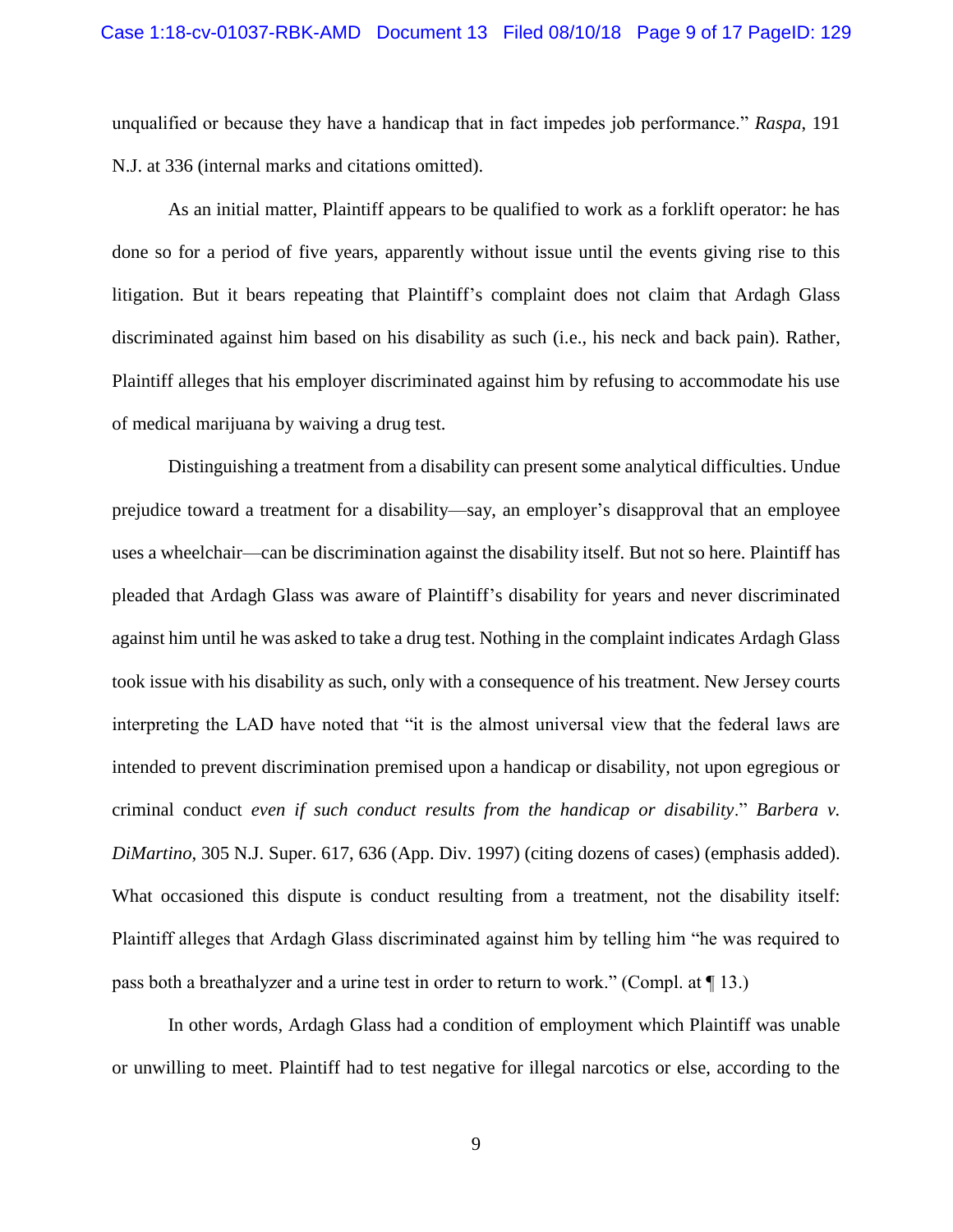complaint, he would remain on "indefinite suspension." Part of this was a fear that Plaintiff "could not operate machinery while on narcotics" (Compl. at  $\P$  18), a concern apparently animating the requirement that Plaintiff pass a breathalyzer and urine test before returning to work. (Compl. at ¶ 13.) Plaintiff's complaint, although less precise than it could be, sweats down to a request for an accommodation to waive the condition that he be required to pass a drug test. Ardagh Glass refused, citing marijuana—but not Plaintiff's concurrent use of Percocet, which, if prescribed, is *not* illegal under federal law. (Compl. at  $\P$  26.) As pleaded, Ardagh Glass was unmoved by Plaintiff's possession of a medical marijuana card and a note from his doctor stating that he could operate machinery while taking his prescription drugs. (Compl. at ¶¶ 19, 27.)

The Court is thus presented with the question of whether Ardagh Glass may condition Plaintiff's employment on his passing a drug test, or, formulated in the language of a claim for discriminatory discharge, whether this is an "essential function" of Plaintiff's employment.

Our departure point is the current federal prohibition of marijuana. The Controlled Substances Act provides that "[e]xcept as authorized by this subchapter, it shall be unlawful for any person knowingly or intentionally . . . to manufacture, distribute, or dispense, or possess with intent to manufacture, distribute, or dispense, a controlled substance." 21 U.S.C.  $\&$  841(a)(1). Congress has classified marijuana as a Schedule I substance, § 812(c), which are scheduled as such "because of their high potential for abuse, lack of any accepted medical use, and absence of any accepted safety for use in medically supervised treatment." *Gonzales v. Raich*, 545 U.S. 1, 14  $(2005)$  (citing 21 U.S.C. § 812(b)(1)). By contrast, Percocet, a tradename for the combination of oxycodone/paracetamol, is a Schedule II substance "with a high potential for abuse" that "may not be distributed without a prescription." *See United States v. McKinney*, Crim. No. 09-234, 2010 WL 3364204, at \*1 (E.D. Pa. Aug. 24, 2010). Ardagh Glass's more permissive stance toward the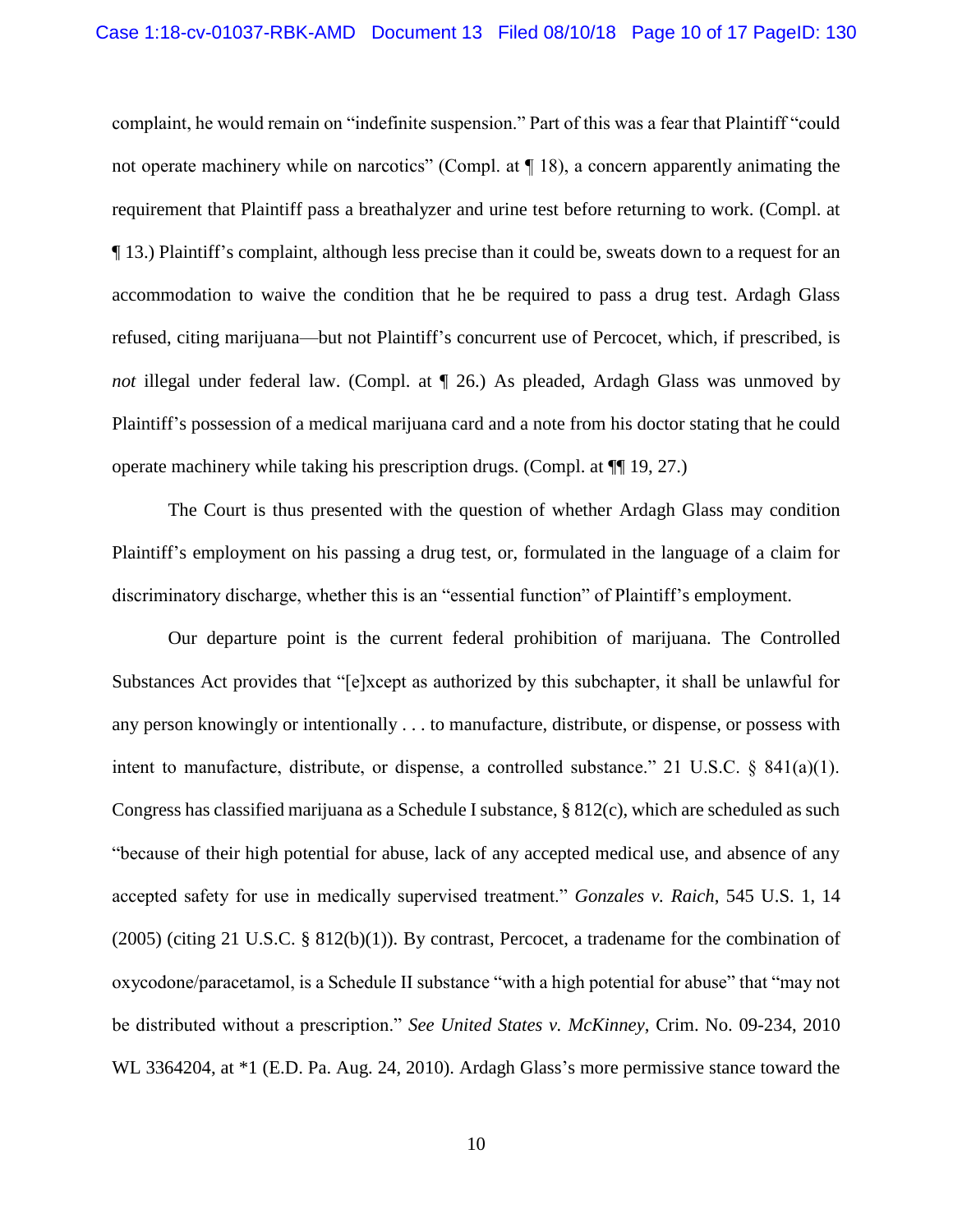latter instead of the former is thus understandable, as federal law allows Percocet to be used with a prescription but continues to regard marijuana as having no accepted medical use.

New Jersey, along with at least 30 other states, has reached a different conclusion about the medical utility of marijuana. The New Jersey Compassionate Use Medical Marijuana Act ("CUMMA" or the "Act") was enacted in 2010 to decriminalize the use of medical marijuana. The New Jersey legislature found that "[m]odern medical research has discovered a beneficial use for marijuana in treating or alleviating the pain or other symptoms associated with certain debilitating medical conditions." N.J. Stat. Ann. § 24:6I-2(a). The legislature also stated that:

the purpose of this act is to protect from arrest, prosecution, property forfeiture, and criminal and other penalties, those patients who use marijuana to alleviate suffering from debilitating medical conditions, as well as their physicians, primary caregivers, and those who are authorized to produce marijuana for medical purposes.

N.J. Stat. Ann. § 24:6I-2(e).

Consistent with these purposes, "CUMMA affords an affirmative defense to patients who are properly registered under the statute and are subsequently arrested and charged with possession of marijuana." *State v. Holley*, No. A-5547-15T3, 2017 WL 6492488, at \*3 (N.J. Super. Ct. App. Div. Dec. 19, 2017) (citing N.J. Stat. Ann. § 2C:35-18). The Act also shields qualifying users of medical marijuana from civil penalties and other administrative actions. "A qualifying patient, primary caregiver, alternative treatment center, physician, or any other person . . . shall not be subject to any civil or administrative penalty, or denied any right or privilege, including, but not limited to, civil penalty or disciplinary action by a professional licensing board, related to the medical use of marijuana." N.J. Stat. Ann. § 24:6I-6(a). But despite these provisions for immunity,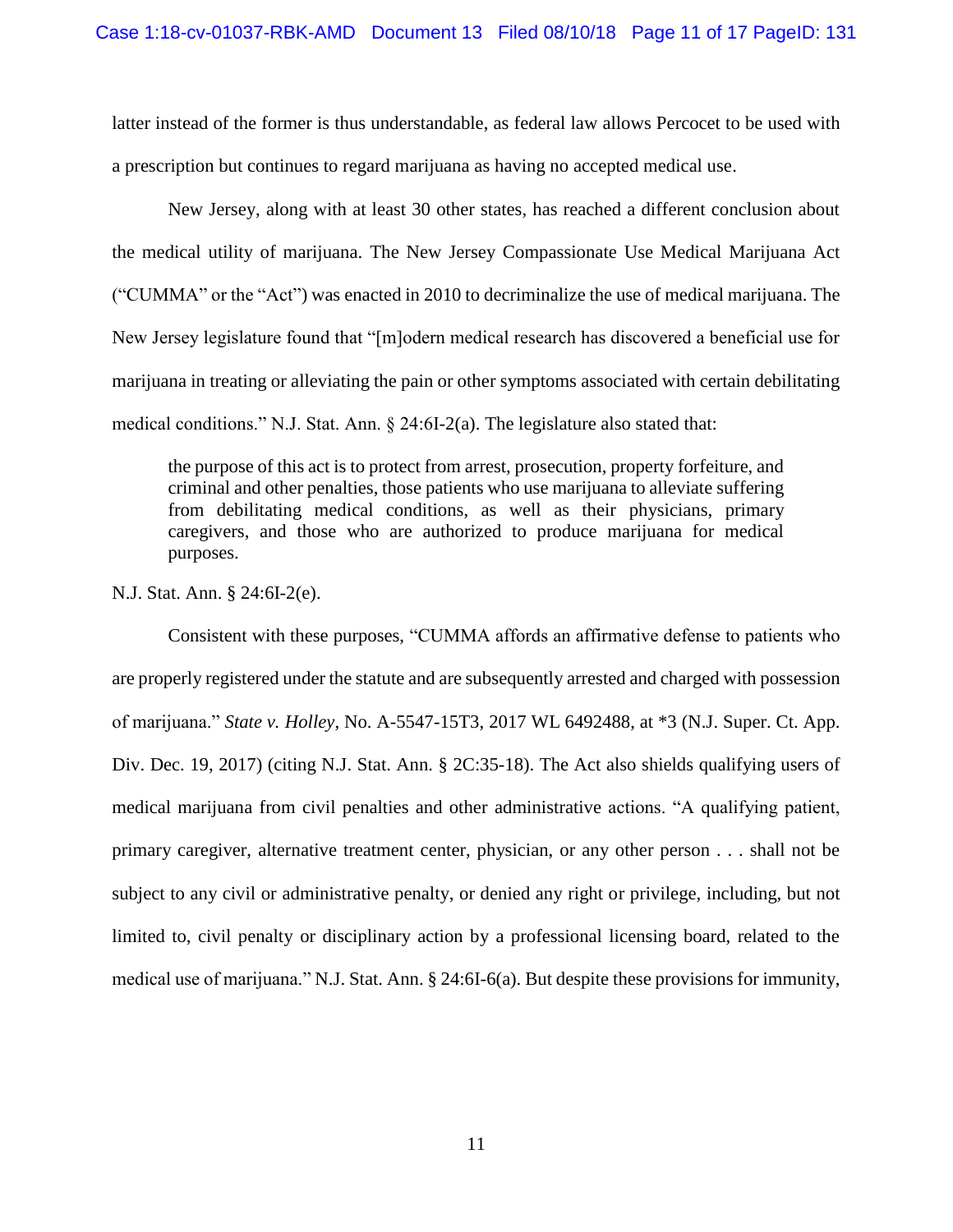"[n]othing in this act shall be construed to require . . . an employer to accommodate the medical use of marijuana in any workplace." N.J. Stat. Ann. § 24:6I-14.<sup>2</sup>

By its own terms, the Act decriminalizes and removes the threat of civil sanctions from qualifying users, prescribers, or purveyors of medical marijuana. Nothing within it invalidates Plaintiff's claims or requires an employer to permit the use of medical marijuana in the workplace. Most significantly, it specifically excludes employers from its scope. We therefore agree with Plaintiff that the Act "does not render Plaintiff's claim invalid, nor does it waive the employer's obligations under the LAD." (Opp'n at 7.) We further agree that it "has no other relevance to the facts set forth in plaintiff's Amended Complaint." (Opp'n at 7.) CUMMA is essentially agnostic on Plaintiff's claims.

But just as nothing within CUMMA invalidates Plaintiff's claims, so too does nothing within the Act breathe life into them. Plaintiff cannot aver that CUMMA has no significance to his claims and at the same time aver that the Act's decriminalization of medical marijuana mandates Ardagh Glass to waive drug testing for Plaintiff. Nothing in the cited language supports a finding that CUMMA, working alongside LAD, somehow leads to an emergent, penumbral law. The statutes enact only what they expressly enact or what the New Jersey judiciary has held them to enact. And so far, the courts of New Jersey, or federal courts interpreting the law of New Jersey, have not yet addressed this question. *See, e.g.*, *Cobb v. Ardagh Glass, Inc.*, Civ. No. 17-4399

 $\overline{a}$ 

 $2$  New Jersey's language is much less expansive than several other states. Arizona, for example, explicitly provide protections for users of medical marijuana in the workplace. "Unless a failure to do so would cause an employer to lose a monetary or licensing related benefit under federal law or regulations, an employer may not discriminate against a person in hiring, termination or imposing any term or condition of employment or otherwise penalize a person based upon . . . [a] registered qualifying patient's positive drug test for marijuana components or metabolites, unless the patient used, possessed or was impaired by marijuana on the premises of the place of employment or during the hours of employment." Ariz. Rev. Stat. Ann. § 36-2813. *See also* 35 Pa. Stat. Ann. § 10231.2103; Del. Code Ann. tit. 16, § 4905A.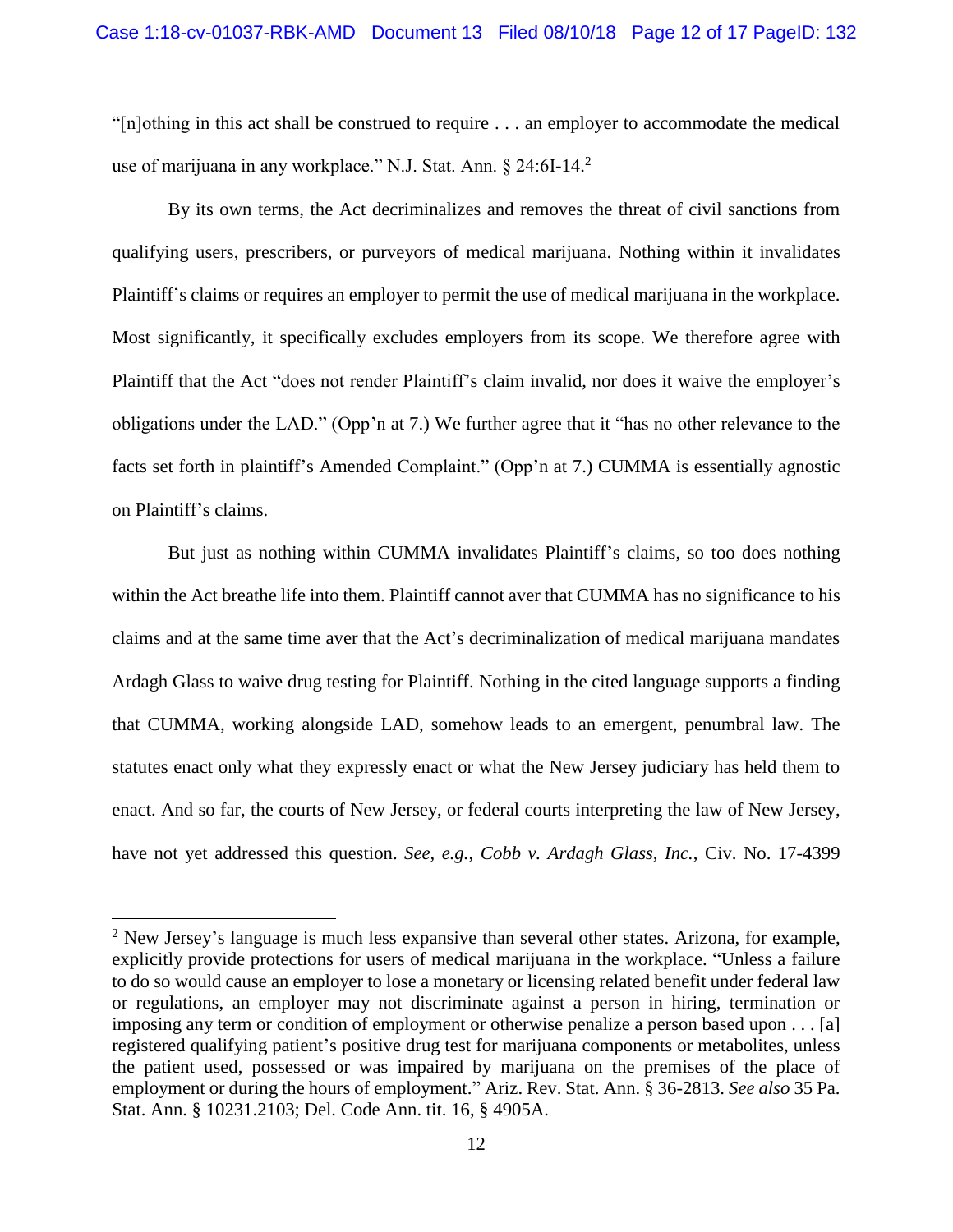(RMB/KMW), 2018 WL 585540, at \*2 (D.N.J. Jan. 26, 2018) (declining to reach the question of whether "Defendants have no liability for failing to accommodate Plaintiff's marijuana usage" and remanding for lack of complete diversity); *Barrett v. Robert Half Corp.*, Civ. No 15-6245, 2017 WL 4475980, at  $*2$  (D.N.J. Feb. 21, 2017) (dismissing without prejudice because the plaintiff failed to plead that he had requested a reasonable accommodation for his disability).

But even though no court has addressed CUMMA's effects on the LAD, this Court is by no means the first to address the question of whether a statute decriminalizing marijuana imposes obligations that previously were not imposed by a state's civil right statutes. Unless expressly provided for by statute, most courts have concluded that the decriminalization of medical marijuana does not shield employees from adverse employment actions. *See, e.g.*, *Roe v. TeleTech Customer Care Mgmt. (Colorado) LLC*, 171 Wash. 2d 736, 748 (2011) (Washington's Medical Use of Marijuana Act "does not regulate the conduct of a private employer or protect an employee from being discharged because of authorized medical marijuana use"); *Casias v. Wal-Mart Stores, Inc.*, 764 F. Supp. 2d 914, 921–22 (W.D. Mich. 2011) ("The fundamental problem with Plaintiff's case is that the [Michigan Medical Marijuana Act] does not regulate private employment. Rather, the Act provides a potential defense to criminal prosecution or other adverse action by the state."), aff'd, 695 F.3d 428 (6th Cir. 2012); *Curry v. MillerCoors, Inc.*, Civ. No. 12-2471 (JLK), 2013 WL 4494307, at \*7 (D. Colo. Aug. 21, 2013) (granting motion to dismiss; "discharging an employee under these circumstances is lawful, regardless of whether the employee consumed marijuana on a medical recommendation, at home or off work."); *Garcia v. Tractor Supply Co.*, 154 F. Supp. 3d 1225, 1229 (D.N.M. 2016) (finding New Mexico's medical marijuana law does not "combine" with New Mexico's civil rights statute to require an employer to accommodate medical marijuana).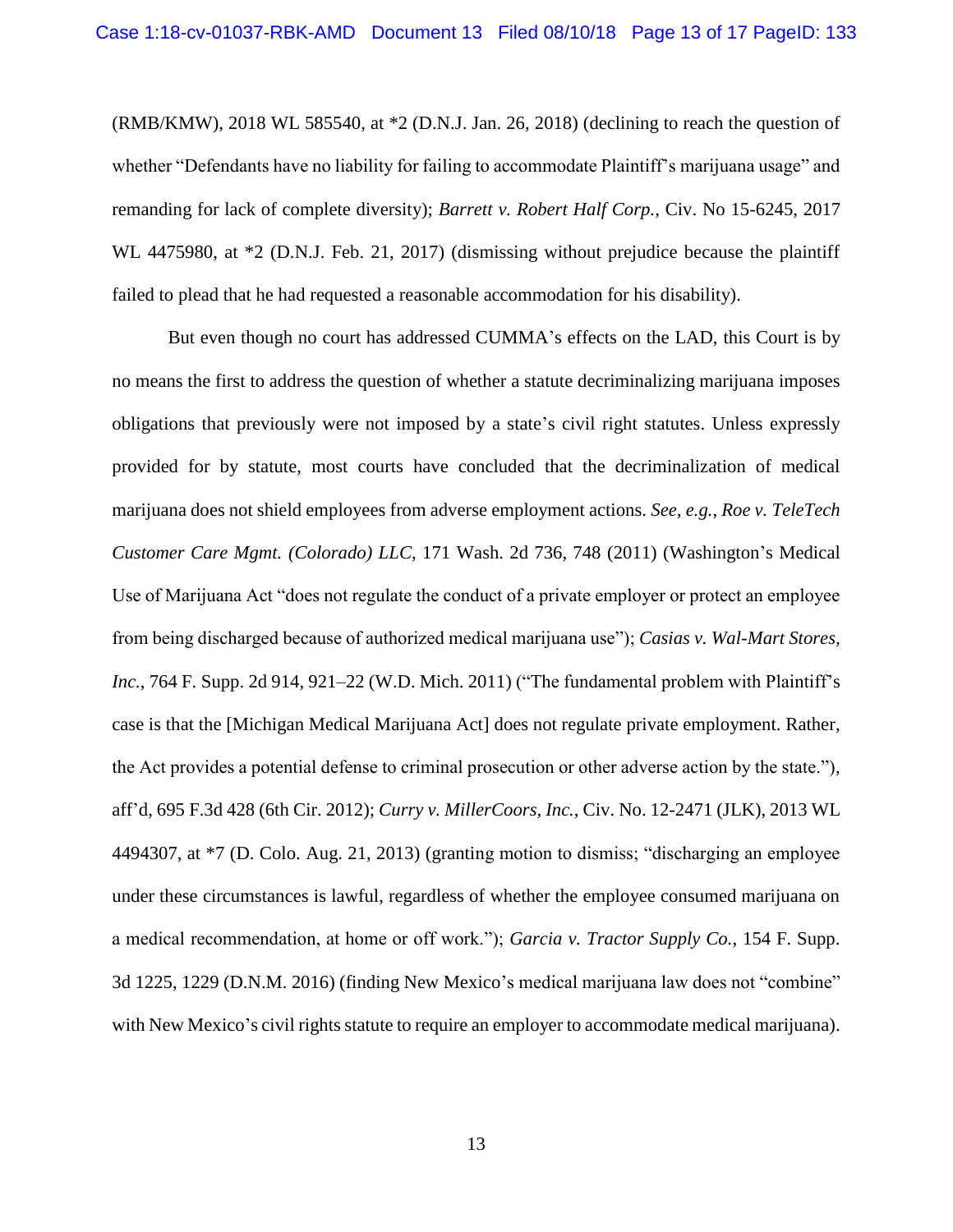Plaintiff relies on a dissent in *Ross v. Ragingwire Telecomm., Inc.*, 174 P.3d 200, 209–211 (Cal. 2008), a case that is nearly a carbon copy of this one. Judge Kennard, dissenting, observed that "California's voters . . . when they enacted [California's] Compassionate Use Act, surely never intended that persons who availed themselves of its provisions would thereby disqualify themselves from employment. . . ." *Id.* But this Court finds the majority in *Ross* to be much more persuasive. The plaintiff in *Ross*, like the plaintiff in this case, experienced lower back pain and used marijuana to treat that pain. That use, however, brought "plaintiff into conflict with defendant's employment policies" which "den[ied] employment to persons who test positive for illegal drugs." *Id.* at 204. Just as here, the plaintiff's complaint did not "identify the precise accommodation defendant would need to make in order to enable him to perform the essential duties of his job," but the Supreme Court inferred that he was asking "defendant to accommodate his use of marijuana at home by waiving its policy requiring a negative drug test of new employees." *Id.* The *Ross* plaintiff contended that terminating "an employee who uses a medicine deemed legal by the California electorate upon the recommendation of his physician" violated the California Fair Employment and Housing Act ("FEHA"), Cal. Gov't Code § 12900 *et seq.*, which prohibits discrimination against the disabled in substantially the same manner as New Jersey's LAD. *See Ross*, 174 P.3d at 204.

The California Supreme Court disagreed with Plaintiff that his employer had to accommodate his drug use. It noted:

Plaintiff's position might have merit if the Compassionate Use Act gave marijuana the same status as any legal prescription drug. But the act's effect is not so broad. No state law could completely legalize marijuana for medical purposes because the drug remains illegal under federal law even for medical users . . . Instead of attempting the impossible . . . California's voters merely exempted medical users and their primary caregivers from criminal liability under two specifically designated state statutes. Nothing in the text or history of the Compassionate Use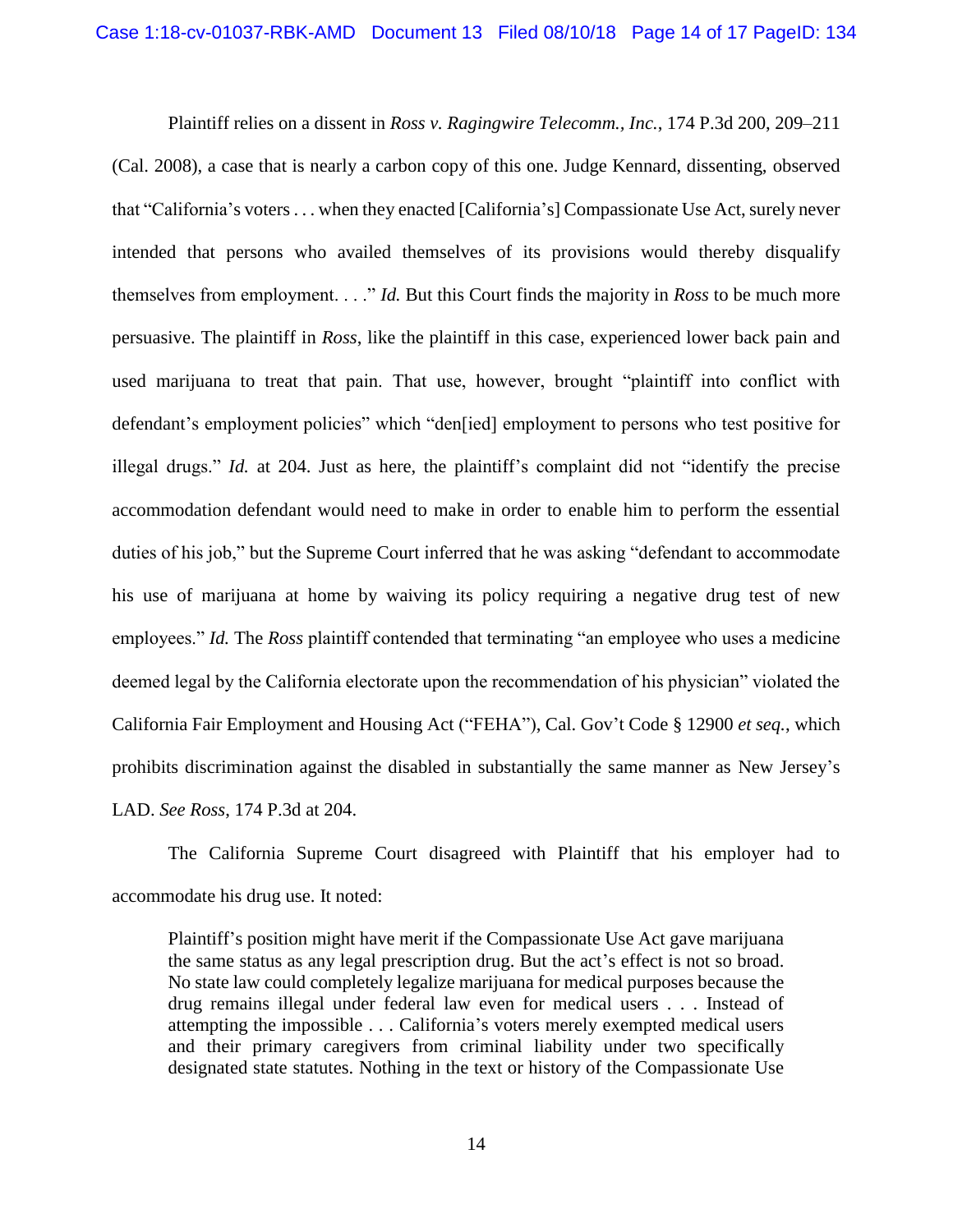Act suggests the voters intended the measure to address the respective rights and obligations of employers and employees.

*Ross,* 174 P.3d at 204 (citations omitted). The Court concluded that "FEHA does not require employers to accommodate the use of illegal drugs" and noted that the dearth of case law was because "the point is perhaps too obvious to have generated appellate litigation." *Id.*

This Court predicts that the New Jersey judiciary would reach a similarly obvious conclusion: the LAD does not require an employer to accommodate an employee's use of medical marijuana with a drug test waiver. Although no court has expressly ruled on this question, New Jersey courts have generally found employment drug testing to be unobjectionable in the context of private employment. In *Vargo v. Nat'l Exch. Carriers Ass'n, Inc.*, 376 N.J. Super. 364, 383 (App. Div. 2005), the court noted that "where an employer was presented with a positive drug test result for a prospective employee, there was nothing improper or unlawful in the employer's perceiving the prospective employee as a user of illegal drugs." *See also Matter of Jackson*, 294 N.J. Super. 233, 236 (App. Div. 1996) (affirming decision removing firefighter from his job on the basis that an "employer is not required to assume—or hope—that the employee will limit alcohol and other drug consumption to off-duty hours, or that the effects of drugs will be dissipated by the time the work day begins"); *Small v. Rahway Bd. of Educ.*, Civ. No. 17-1963, 2018 WL 615677, at \*4 (D.N.J. Jan. 26, 2018) (finding that applicant for custodial position who failed drug test "was not otherwise qualified to perform the essential functions of the custodial job" under the ADA). And as we have seen, nothing in CUMMA or LAD disturbs this regime.

The Court notes that both parties cite past, pending, and future proposed legislation concerning the scope and status of legalized medical marijuana in New Jersey when arguing that the statute should be construed this way or that. This is completely irrelevant. Proposed amendments are just that: proposals. A legislature may refuse to enact a proposal just as swiftly as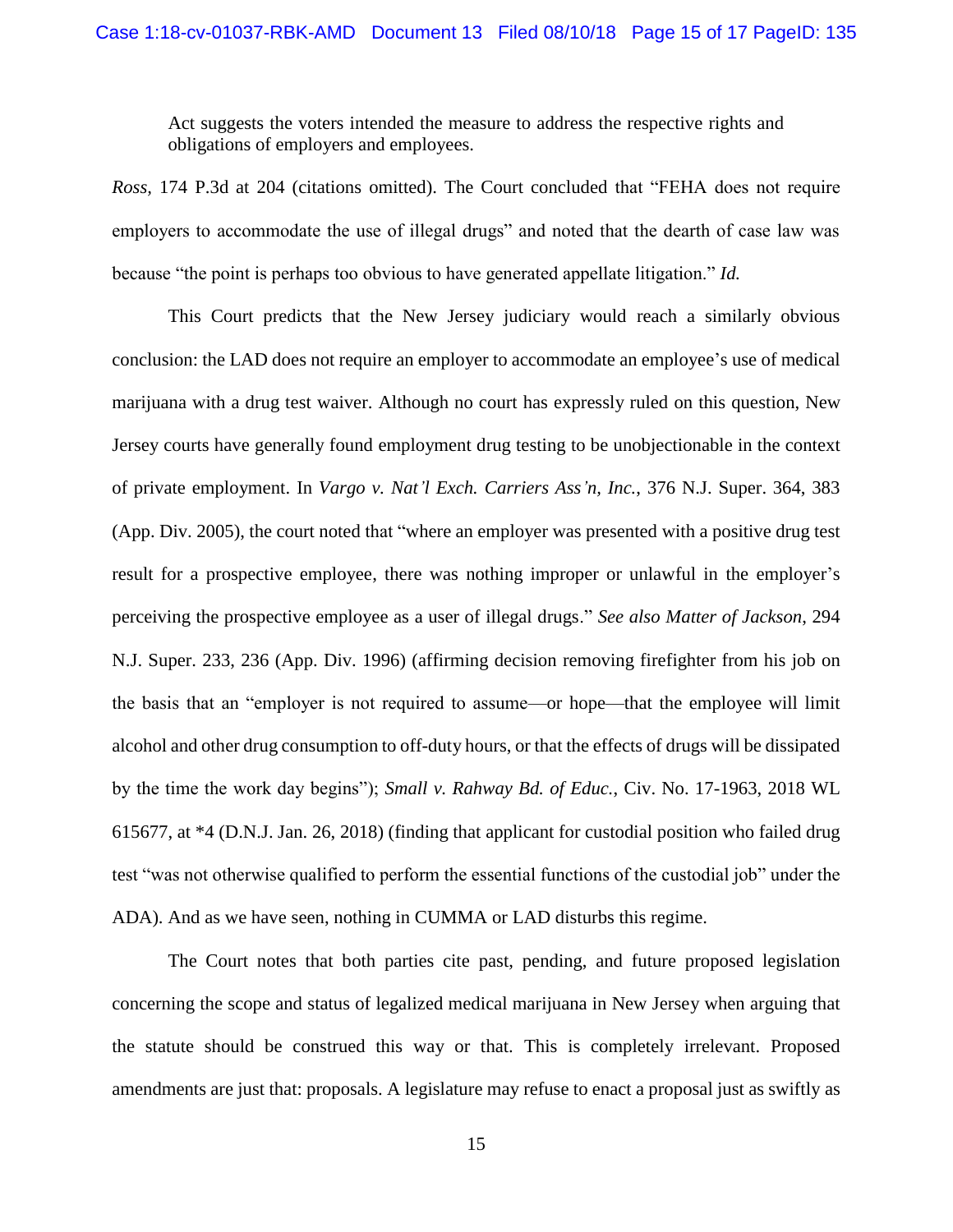### Case 1:18-cv-01037-RBK-AMD Document 13 Filed 08/10/18 Page 16 of 17 PageID: 136

someone might turn down a wedding ring. "Judges interpret laws rather than reconstruct legislators' intentions. Where the language of those laws is clear, we are not free to replace it with an unenacted legislative intent." *I.N.S. v. Cardoza-Fonseca*, 480 U.S. 421, 453 (1987) (Scalia, J., concurring). This is doubly true for laws that have not even been enacted.

The Court's decision today is a narrow one, as it must be for the narrow issue presented by Plaintiff's complaint. Plaintiff's discrimination claims turn entirely on the question of whether he can compel Ardagh Glass to waive its requirement that he pass a drug test. It is plain that CUMMA does not require Ardagh Glass to do so. We therefore find that Plaintiff has failed to show that he could perform the "essential functions" of the job he seeks to perform. Ardagh Glass is within its rights to refuse to waive a drug test for federally-prohibited narcotics.

The Court also notes that although Plaintiff has stated he "is aware of other employees with restrictions that were permitted to work light-duty positions" (Compl. at ¶ 17), he has not pleaded that other similarly-situated employees asked for the accommodation he requests—i.e., a drug test waiver—and were denied. This, too, provides a basis for dismissal of his complaint, and he must show that Ardagh Glass "sought someone else to perform the same work, or did fill the position with a similarly-qualified person." *Tourtellote*, 636 F. App'x at 848. There are broader formulations of this element as well. Some courts interpreting the LAD have construed it as requiring "a showing that the challenged employment decision . . . took place under circumstances that give rise to an inference of unlawful discrimination." *Williams v. Pemberton Twp. Pub. Sch.*, 323 N.J. Super. 490, 502, 733 A.2d 571, 578 (App. Div. 1999). But even under this approach, Plaintiff has not pleaded that another similarly-situated coworker was subject to the same actions.